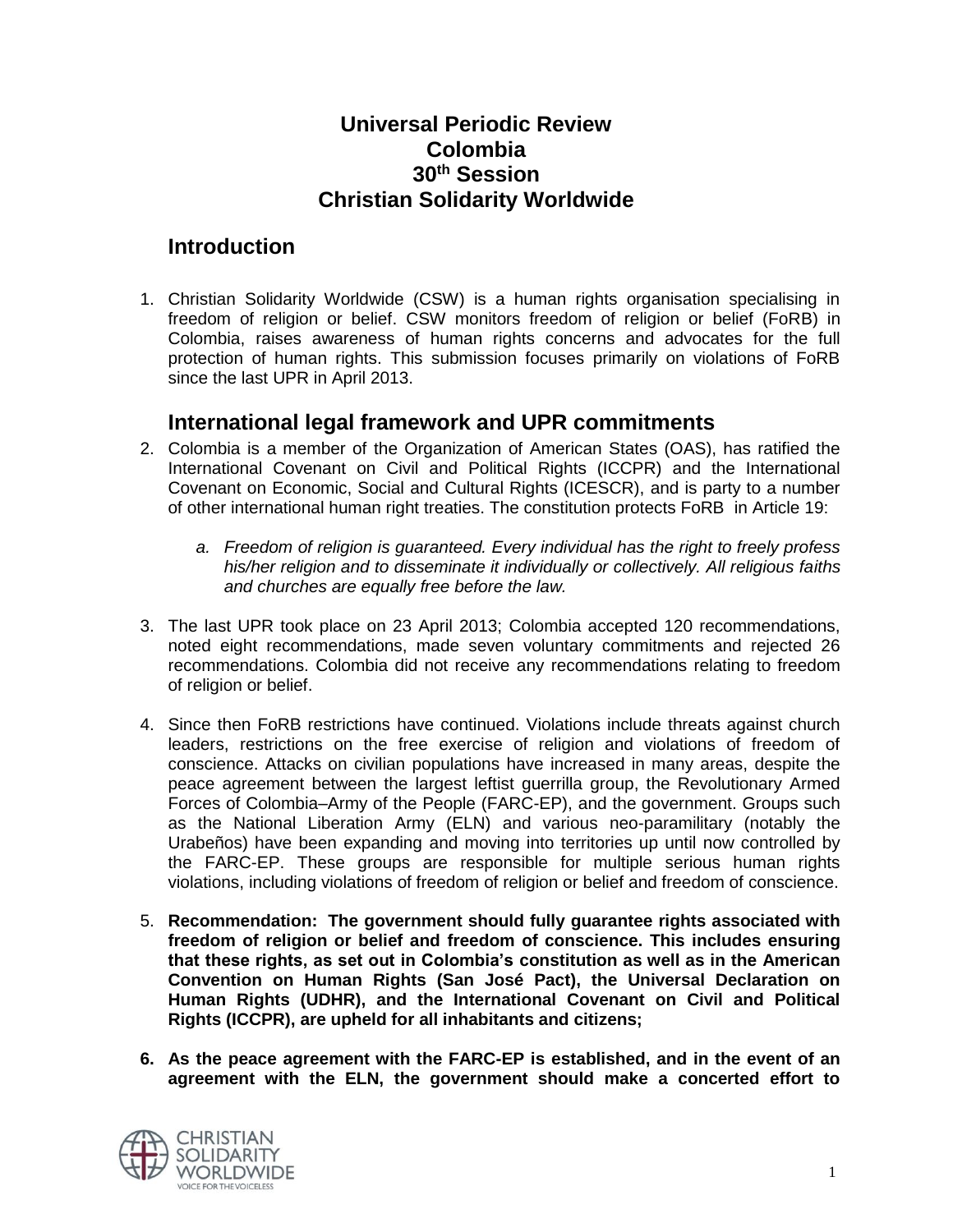**incorporate civil society, including all religious groups and faith-based organisations, in an active role in the dialogues. Truth and justice must be an integral part of any agreement;**

7. **Regarding the work of the Truth Commission, the government must again ensure that the voice of civil society is given a prominent role. Given the impact of the conflict on religious groups, and the thousands of Catholic and Protestant religious leaders murdered by the different armed actors over the decades-long conflict, representatives from religious groups must be fully incorporated into this process.** 

#### **Attacks on religious leaders**

- 8. CSW continues to be deeply concerned about intimidation, harassment, violence and killings targeting religious leaders and members of religious communities. Since 2000 hundreds of church leaders have been assassinated by illegal armed groups. Many more have been forcibly displaced, while some live and work under constant threat.
- 9. All illegal armed groups target religious groups. The leftist guerrilla groups are known to target church leaders due to an ideological antipathy to religion, while guerrilla groups and neo-paramilitary groups also target church leaders for more practical, as opposed to ideological, reasons linked to authority and control. In many rural areas church leaders take on a role of leading not only the church but ultimately the entire community. Churches are often viewed as a threat by illegal armed groups, as church members do not share their values. Illegal armed groups pressure the local community to join their illegal, often violent activities, while church leaders teach biblical principles that are often in opposition to the group's goals.
- 10. Several pastors in Arauca, Norte de Santander, southern Córdoba and north-east Antioquia were forcibly displaced by the ELN or neo-paramilitary groups in 2015. In early 2016 CSW interviewed some of them, who stated that they were specifically targeted by the illegal armed groups because of their religious activities.
- 11. In early 2016 one pastor told CSW, "They [the neo-paramilitaries] see the church as a threat because our church has strengthened the community."
- 12. Reverend Salvador Alcántara has received numerous death threats from the neoparamilitary group associated with drug lord Manuel Enrique Barreto, alias Don Pedro. These death threats have forced into hiding multiple times over the last five years. Currently he is working as a pastor in a community in Bolivar, El Garzal, despite the fact that his life is still under threat. Mr Barreto claims ownership of the community and has repeatedly threatened the community with mass forced displacement; nevertheless, Reverend Alcántara believes that it is his duty as a Christian to continue to lead the community in pursuit of justice. Threats such as these are not uncommon around other areas of Colombia.
- 13. In January 2015 a death threat list of 39 civil society leaders were published and circulated by the Aguilas Negras, a major neo-paramilitary group. The list included five Protestant leaders: Milton Mejía, Germán Zarate and Jairo Barriga of the Presbyterian

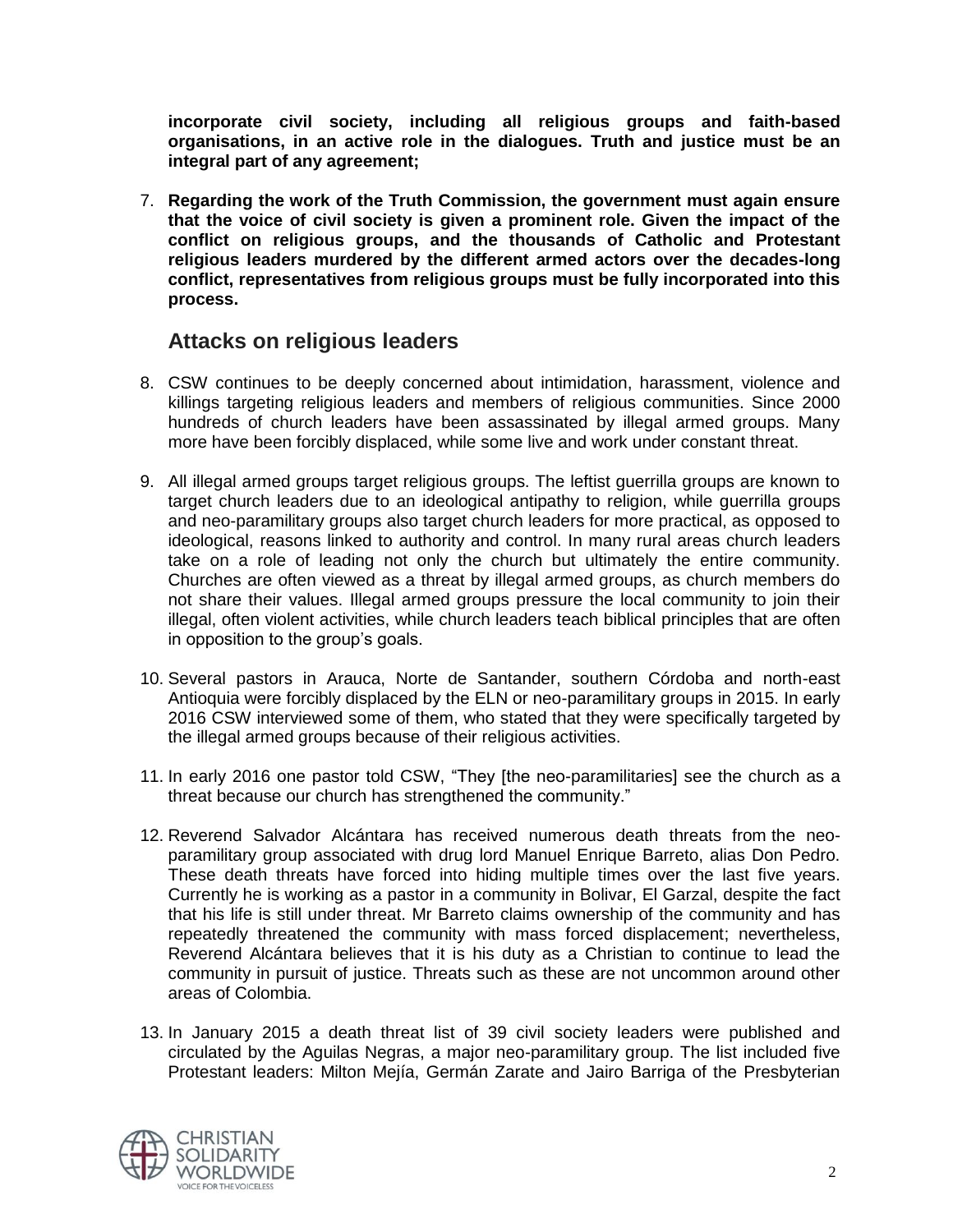Church, Fernando Sánchez of the Anglican Church, and Agustín Jiménez of the Mennonite Church, in the Atlantic Coast region. The letter also named 'all evangelical churches in the cities of Barranquilla and Sincelejo' as targets. This is the first time to CSW's knowledge that a neo-paramilitary group has made a blanket threat to churches in general in a particular area.

- **14. Recommendation: The government should ensure effective protection of all human rights defenders. The Attorney General must initiate and carry out thorough and impartial investigations and prosecutions of assassinations, attacks and threats and other human rights violations committed against human rights defenders, including religious leaders.**
- **15. Recommendation: The government should increase its aid and support to internally displaced communities and, most importantly, ensure that local and regional governments are held accountable for funds and other forms of aid to Internally Displaced Persons (IDPs) channeled through their offices and agencies.**

# **Restrictions on FoRB**

- 16. Many citizens participate in religious activities on a regular basis without any hindrance. A significant percentage of the population, however, is subjected to consistent and serious violations of their religious freedom. During the reporting period there have been moderate to severe violations of freedom of religion, belief and conscience, specifically targeting Christians, in conflict zones or areas controlled by illegal armed groups. In areas such as Arauca, Bolívar, Caquetá, Chocó, Cauca, Córdoba, La Guajira, Guaviare, Meta, Norte de Santander and Santander, religious leaders report that security and respect for human rights have continued to deteriorate over the past year. Even in areas formerly under the control of the FARC-EP church leaders report continued threats and attacks.
- 17. Illegal armed groups in some regions have prohibited or severely restricted religious activity. FARC-EP and ELN areas in particular have an extensive history of religious persecution, including prohibiting all Christian activity in some areas.
- 18. In 2013 the FARC-EP published a *Manual for Co-Existence* in the department of Putumayo. The manual, which was in effect until the signing of the 2016 peace agreement, restricted the construction of 'evangelical [Protestant] chapels' and stipulated that 'Pastors and priests will only hold Mass in the churches in municipal capitals.' Church leaders who attempted to minister outside the municipal capitals have reportedly been threatened or forcibly displaced.
- 19. Other regions under FARC-EP influence and ELN control, including Arauca, Norte de Santander, Chocó, Bolívar, Sucre, Córdoba, Cauca and Antioquia, have similar restrictions. Since the last UPR, church leaders in urban areas, including poorer sectors of Medellín and Bogotá, reported an increase in violence and violations of human rights including FoRB.
- 20. CSW has received reports of illegal armed groups attempting to co-opt church funds through extortion and holding compulsory 'indoctrination assemblies', where they

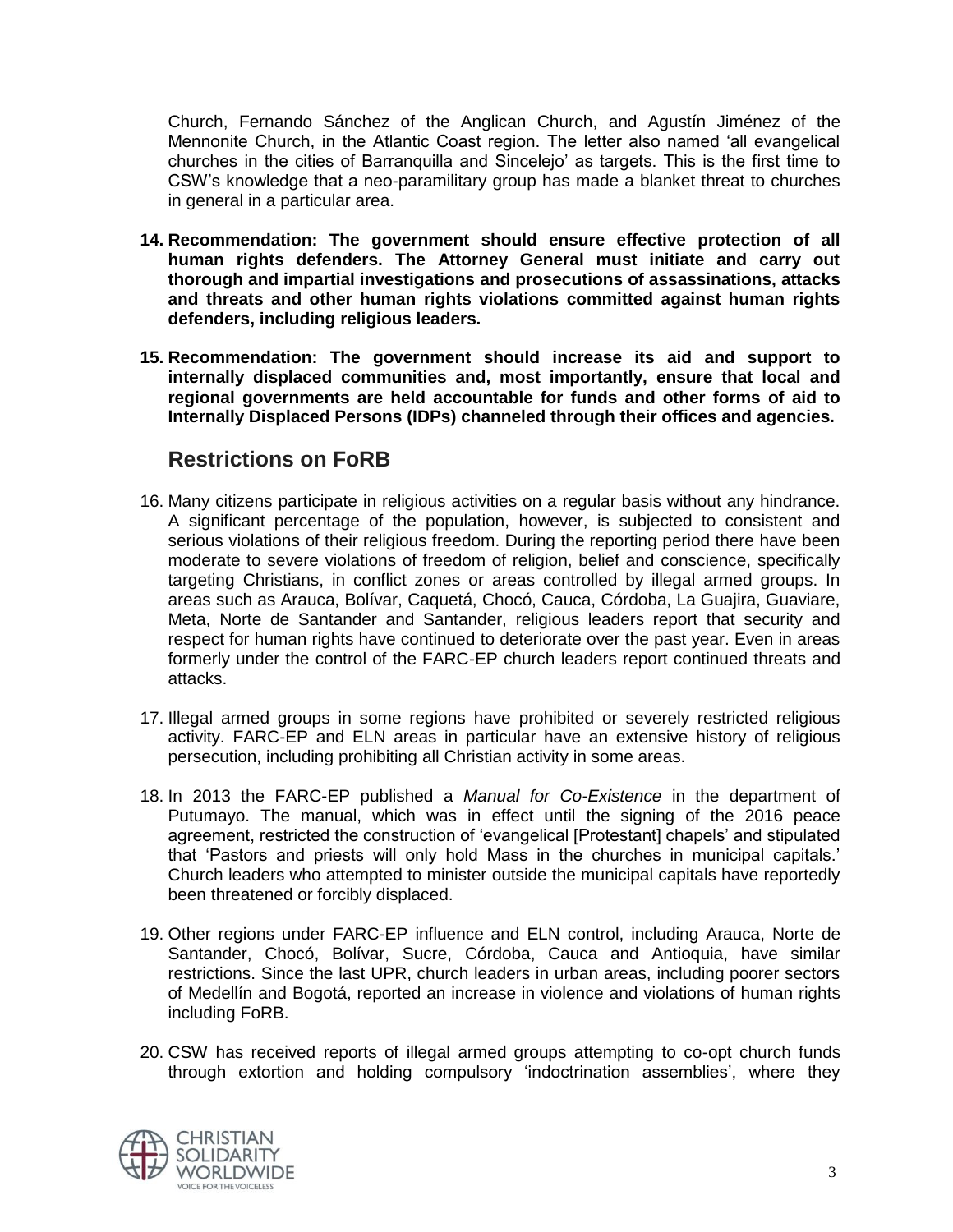warned Christians that failure to cooperate would cause them to become enemies of the group and therefore targets for assassination.

**21. Recommendation: The government should take immediate measures to ensure that freedom of religion, belief, and conscience, as well as protection for places of worship, are upheld in all parts of the country. This includes allowing churches which have been forcibly shut down to reopen, and guaranteeing the rights of individual religious communities to meet together for religious purposes. Individuals and groups responsible for threats and acts of violence targeting religious leaders or individuals because of their religious beliefs, must be held to account through the legal system.** 

# **Violations of freedom of conscience**

- 22. In addition to church leaders, many lay Christians pay a high price for their religious activities and beliefs. Christians who refuse attempts at forced recruitment into illegal armed groups for reasons of conscience, or those who convert and wish to leave groups, are killed or forced into hiding. Illegal armed groups demands often include payment of protection money and involvement in illegal drug trade. Victims generally come from marginalised communities. A significant percentage are *campesinos*, smallscale and subsistence farmers living in rural areas, and many are from Afro-Colombian or indigenous communities.
- 23. Extortion is commonly practised by all illegal armed groups, making it a serious problem for individuals and churches. In some cases churches are targeted not because of their religious beliefs, but because there is a perception that they have significant funds or links to wealthy churches abroad. Many pastors in Arauca, Cauca, southern Cordoba, and north-east Antioquia reported to CSW in early 2016 that they or their churches were facing extortion. Many say that cooperating with these financial demands, which are used to fund illegal and often violent activities, contradicts their beliefs. However, church leaders who refuse to pay the extortion money are putting themselves at risk, and many have been forcibly displaced as a result. One pastor expressed a position common to many other church leaders: "As a pastor, I'll flee rather than pay the vaccination fee [extortion money]. I will not contribute God's money to finance a 60-year war."
- 24. The religious beliefs of many individual Christians often compel them to refuse extortion demands. In February 2015 an elderly professor at the Baptist Seminar in Cali was extorted for 8 million pesos (approximately £1,700) to buy munitions. His refusal meant that the group considered him and his family as enemies at risk of assassination. He was given 72 hours to leave the city. He stayed, and filed a police report, but ultimately he and his family had to flee Cali and go into hiding.
- 25. Forced recruitment is considered arbitrary detention and is prohibited by both Colombian and international law. Nonetheless, during the reporting period, the military continued to forcibly recruit young men despite their beliefs. In early 2016 church leaders stated that forcible recruitment was a major problem, especially with the ELN and with neoparamilitary groups. The Constitutional Court has issued numerous rulings (most recently in January 2015 in the case of Reinaldo Aguirre Bernal) that the right to

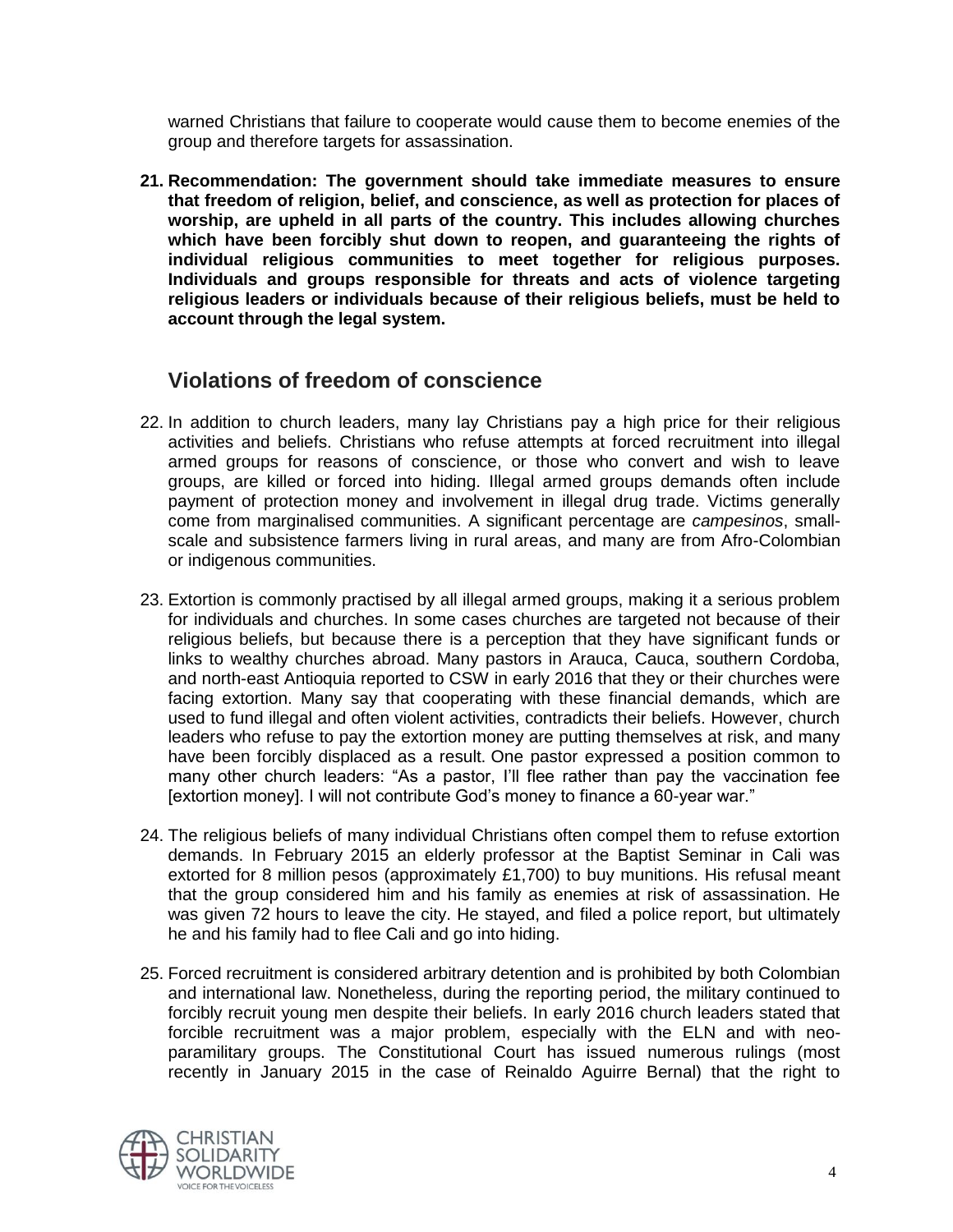conscientious objection on religious grounds to obligatory military service is protected by the constitution; and that the military forces' practice of forced recruitment can be defined as arbitrary detention and therefore prohibited by both Colombian and international law.

- 26. In January 2016 Oscar Suarez, a member of the pacifistic Mennonite Church, was arbitrarily detained by the National Army. Officials asked for identification documents without a legal order, and forced Mr Suarez to board an army recruiting truck because he did not have papers stating that he had completed or was exempt from military service. Though he stated he was a student and a conscientious objector, he was forced to go to an army base. There he was informed that he had broken the law as he had not defined his military situation, though he had voluntarily presented himself on the base multiple times. He was detained, examined medically, declared fit, and threatened with forcible induction into the army. He was subsequently released after proving that he was a student. Following a study and recommendations from the National Ombudsman's Office on freedom of conscience, in June 2017 a new law was adopted protecting the right to conscientious objection to obligatory military service.
- **27. Recommendation: The government should uphold the law protecting the right to freedom of conscience, and ensure that individuals and communities receive adequate protection from potential retaliation from illegal armed groups if they refuse to take part in illegal activities, or activities which go against their values and beliefs.**
- 28. **The government should also allocate sufficient resources for effective follow up, support and protection for those members of illegal armed groups who agree to demobilise as part of the peace processes, and engage with civil society groups to create comprehensive programmes to assist the demobilised in the reintegration process.**

# **FoRB violations in indigenous communities**

- 29. The indigenous population suffers systematic violations of FoRB. Many of these violations stem from a 1998 Constitutional Court ruling which upheld the right of traditional authorities to enforce the observation of and participation in traditional religious beliefs and practices, on indigenous reserves. This ruling has since been used to reaffirm the right of indigenous governors to prohibit the practice of certain religions on indigenous reserves, and to punish individuals and groups of non-traditional religions who decline to profess or participate in traditional beliefs.
- 30. Over the last several years CSW has received reports of forced church closures, threats of violence, threats of forced displacement, and use of corporal punishment due to refusal to reconvert in communities including the Arhuaco, Kogi, Wounaan, Embera Katio and Nasa. In early 2016 CSW was told by Christian leaders from the Nasa group that many Nasa Christians in Huila were at risk of forced displacement.